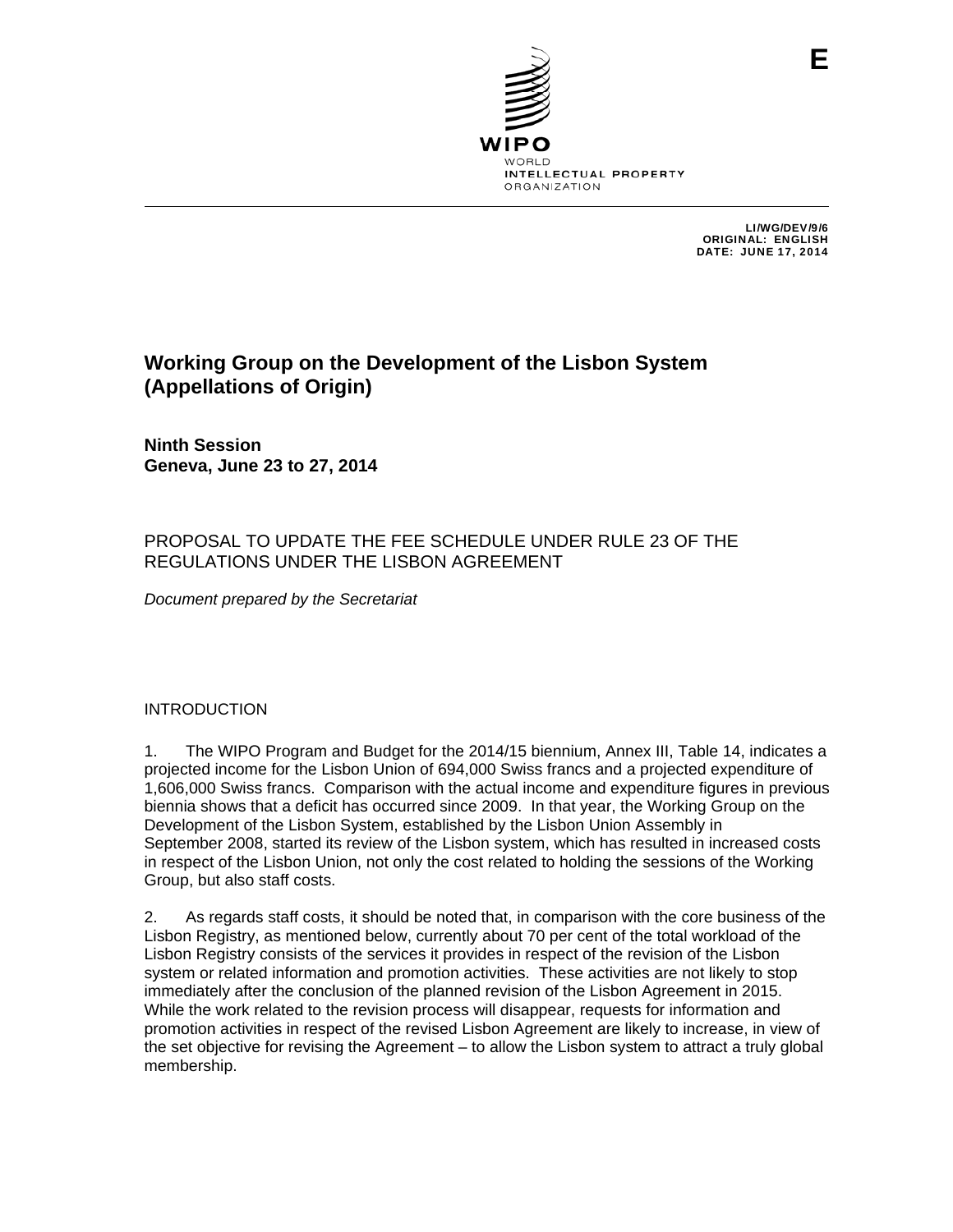3. In view of the increased costs in respect of the Lisbon Union and the prospects in that regard for the years to come, the question has arisen as to what measures should be taken to ensure that the Lisbon system can be administered by the International Bureau in a cost-effective manner.

## CORE BUSINESS OF THE LISBON REGISTRY

4. As mentioned in the WIPO Program and Budget for the 2014/15 biennium, Section III, Program 6 under B, paragraph 6.14, the average number of international applications and other requests for recording in the International Register under the Lisbon system since 1967 has amounted to approximately 25 such transactions per year, with large variations, however, between years (for example, seven transactions were received in 2009 and 596 in 2007).

5. Processing of transactions includes: the receipt and examination of international applications; recording of appellations of origin in the International Register (immediately following examination or after correspondence with the country of origin concerning any irregularities found in the international application); notification of new international registrations to all contracting parties; confirmation of the dates of receipt of these notifications to all contracting parties and notification of these dates to the country of origin; receipt and examination of refusals and grants of protection; recording of refusals and grants of protection in the International Register; notification of refusals and grants of protection to the country of origin; receipt, examination, recording and notification of modifications to international registrations; updating the Lisbon Express database on the WIPO web site; preparing and publishing the periodic official Bulletin of the Lisbon system.

6. The staff of the Lisbon Registry currently consists of four persons: Head (P5), Senior Legal Officer (P4), Associate Legal Officer (P2), Clerk (G5). Based on the average number of annual transactions mentioned above, the processing of transactions represents about 30 per cent of the total workload of the Lisbon Registry. Although further refinement of the registration and notification procedures with the help of electronic tools is expected to shorten the processing time per transaction considerably in the near future, this does not necessarily mean that the overall processing time will decrease, as the number of transactions may well increase, certainly after the revision of the Lisbon Agreement, as and when new contracting parties join the Lisbon system.

## RELEVANT PROVISIONS OF THE LISBON AGREEMENT

7. According to Article 11(3) of the Lisbon Agreement, the Lisbon system shall, in principle, be financed from: (i) international registration fees; (ii) proceeds from the sale of, or royalties on, WIPO publications concerning the Lisbon system; (iii) gifts, bequests and subventions; (iv) rents, interest and other miscellaneous income. However, the provision further specifies that, if and to the extent to which receipts from these sources do not suffice to cover the expenses of the Lisbon system, this deficit should be covered by contributions of the Contracting Parties of the Lisbon Agreement. In addition, Article 11(5) specifies that these contributions shall be established taking into account the class to which a Member State belongs in accordance with Article 16(4) of the Paris Convention for the Protection of Industrial Property.

8. Under Article 11(4) of the Lisbon Agreement, the amount of international registration fees under the Agreement shall be fixed by the Lisbon Union Assembly on the proposal of the Director General. This amount shall be so fixed that the revenue of the Lisbon system should, under normal circumstances, be sufficient to cover the expenses of the International Bureau for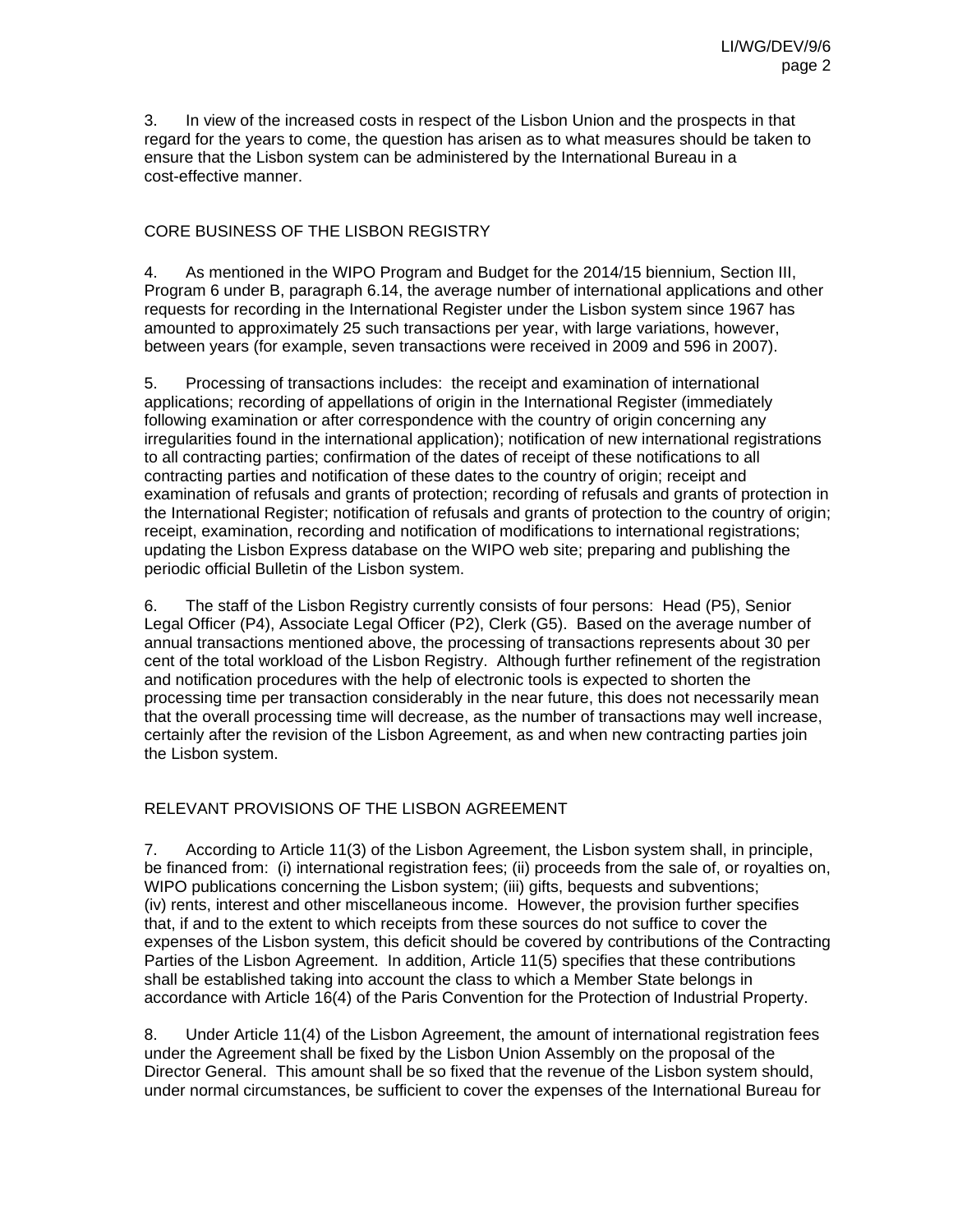maintaining the international registration service, without requiring payment of contributions as referred to in the previous paragraph.

9. Article 7 of the Lisbon Agreement specifies that "a single fee shall be paid for the registration of each appellation of origin" and that registration is not subject to renewal.

#### PRACTICAL ASPECTS

l

10. As reflected in the WIPO Program and Budget for the 2014/15 biennium, Annex III, Table 12, fee income is by far not sufficient to cover the expenses of the International Bureau for maintaining the international registration service of the Lisbon system: 98 per cent of the abovementioned income of the Lisbon Union is from other sources than fees, including from its share in the miscellaneous income of WIPO<sup>\*</sup>.

11. Moreover, as appellations of origin and other geographical indications are based on geographical names, whether directly or indirectly, there is a limit to the total number that may ever exist. In any event, unlike in other registration systems in respect of intellectual property rights, there will never be a continuous and major flow of new applications in respect of geographical indications and appellations of origin.

### DEVELOPMENT OF THE AMOUNTS OF FEES UNDER THE LISBON SYSTEM

12. At the time of the conclusion of the Lisbon Agreement in 1958, a single fee of 50 Swiss francs was established for the international registration of appellations of origin.

13. Following the entry into force of the Lisbon Agreement, in September 1966, the international registration fee was increased to 200 Swiss francs by a decision of the Council of the Lisbon Union, at its second session, in December 1967, with effect from January 1, 1968.

14. Following the entry into force of the Stockholm Act of the Lisbon Agreement, in 1973, the Lisbon Union Assembly established new fees in October 1976, with effect from January 1, 1977: (i) an international registration fee of 300 Swiss francs; (ii) a fee of 100 Swiss francs for the modification of an international registration; (iii) a fee of 60 Swiss francs for providing an extract from the International Register; (iv) a fee of 50 Swiss francs for providing an attestation or any other information given in writing concerning the contents of the International Register; (v) a fee of 10 Swiss francs for information provided orally on the content of the International Register; (vi) a fee of 10 Swiss francs for providing photocopies up to five pages and of 2 Swiss francs for any additional page.

15. The fee schedule currently applying under the Lisbon Agreement is contained in Rule 23 of the Regulations under the Lisbon Agreement and was established by the Lisbon Union Assembly in September 1993, with effect from January 1, 1994: (i) an international registration fee of 500 Swiss francs; (ii) a fee of 200 Swiss francs for the modification of an international registration; (iii) a fee of 90 Swiss francs for providing an extract from the International Register; (iv) a fee of 80 Swiss francs for providing an attestation or any other information given in writing concerning the contents of the International Register.

<sup>\*</sup> Section II, paragraph 26, of the WIPO Program and Budget for the 2014/15 Biennium mentions that such miscellaneous income "includes payments by UPOV to WIPO for administrative support services; rental income; support charges in respect of extra-budgetary activities executed by WIPO and financed by trust funds; registration fees for conferences and training programs".